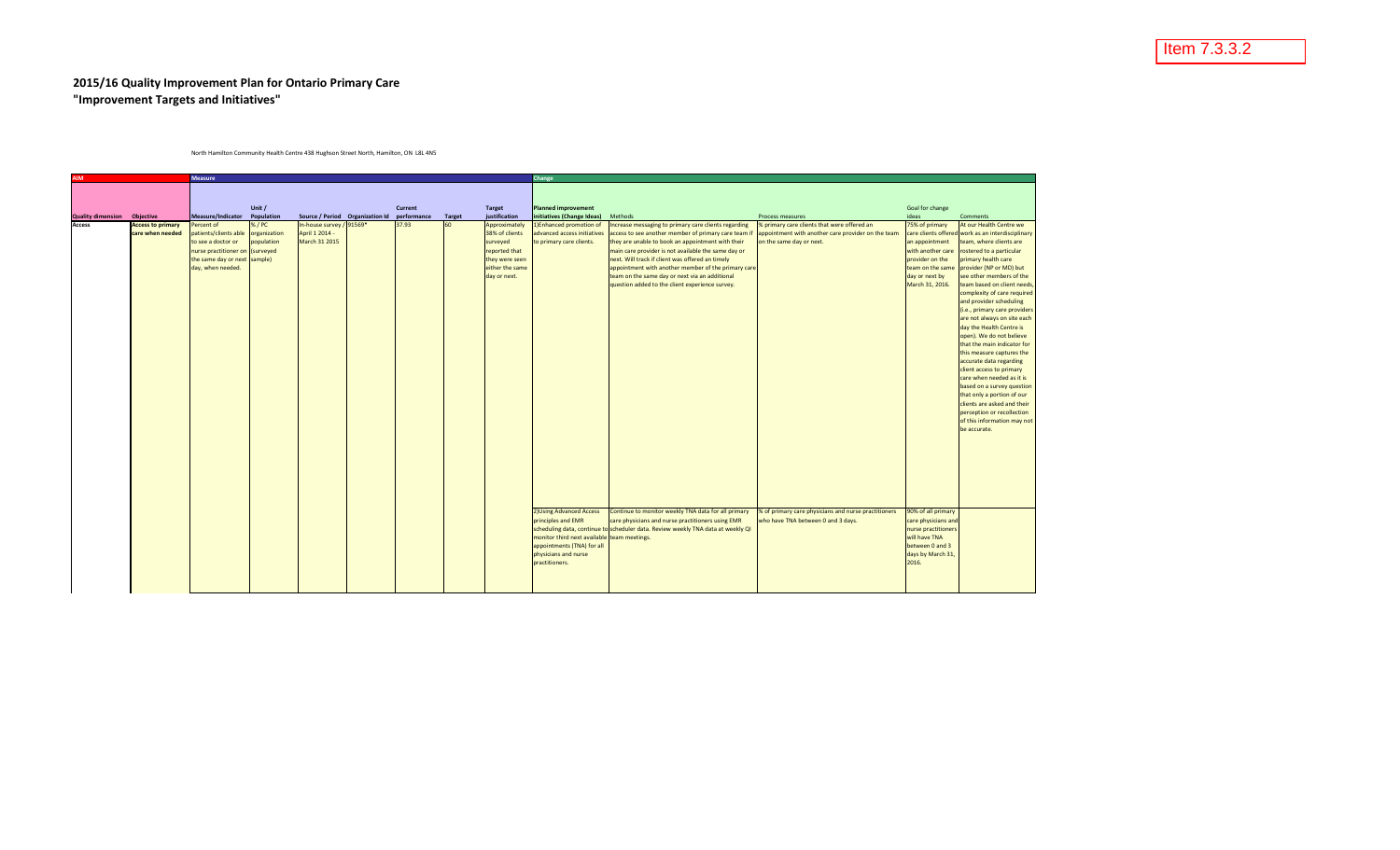|                                    |                                        | <b>Measure</b>                                   |                          |                        |                                             |         |                 |                                       | Change                                                                  |                                                                                                                                   |                                                                              |                                          |                            |  |
|------------------------------------|----------------------------------------|--------------------------------------------------|--------------------------|------------------------|---------------------------------------------|---------|-----------------|---------------------------------------|-------------------------------------------------------------------------|-----------------------------------------------------------------------------------------------------------------------------------|------------------------------------------------------------------------------|------------------------------------------|----------------------------|--|
|                                    |                                        |                                                  |                          |                        |                                             |         |                 |                                       |                                                                         |                                                                                                                                   |                                                                              |                                          |                            |  |
|                                    |                                        |                                                  |                          |                        |                                             |         |                 |                                       |                                                                         |                                                                                                                                   |                                                                              |                                          |                            |  |
| <b>Quality dimension Objective</b> |                                        | Measure/Indicator                                | Unit /<br>Population     |                        | Source / Period Organization Id performance | Current | <b>Target</b>   | <b>Target</b><br><b>iustification</b> | <b>Planned improvement</b><br>nitiatives (Change Ideas)                 | Methods                                                                                                                           | <b>Process measures</b>                                                      | Goal for change<br>ideas                 | Comments                   |  |
|                                    |                                        | Increase Primary                                 | % / PC                   | <b>EMR/Chart</b>       | 91569*                                      |         | 70              | Due to the filled                     | )Primary Care departmer                                                 | Review existing waiting list. Contact eligible potential                                                                          | % of total number of rostered primary care client the                        | 70% of total                             | The target is based on our |  |
|                                    |                                        | Care roster size                                 | organization             | Review /               |                                             |         |                 |                                       | MD vacancies on will welcome new clients                                | clients to come to an orientation session. Work with                                                                              | CHC is expected to serve based on the SAMI.                                  | number of                                | 2015/16 MSAA target and    |  |
|                                    |                                        |                                                  | population               | 2015/16                |                                             |         |                 |                                       | our Primary Care onto the existing roster.                              | partnering agencies regarding taking on priority client                                                                           |                                                                              | rostered primary                         | understanding that our     |  |
|                                    |                                        |                                                  | (surveyed                |                        |                                             |         |                 | team, we will be                      |                                                                         | that meet eligibility criteria.                                                                                                   |                                                                              | care clients the                         | current SAMI score will    |  |
|                                    |                                        |                                                  | sample)                  |                        |                                             |         |                 | able to accept                        |                                                                         |                                                                                                                                   |                                                                              | CHC is expected to change.               |                            |  |
|                                    |                                        |                                                  |                          |                        |                                             |         |                 | new clients into<br>our care. We      |                                                                         |                                                                                                                                   |                                                                              | serve based on the<br>NHCHC SAMI by      |                            |  |
|                                    |                                        |                                                  |                          |                        |                                             |         |                 | also understand                       |                                                                         |                                                                                                                                   |                                                                              | March 31, 2016.                          |                            |  |
|                                    |                                        |                                                  |                          |                        |                                             |         |                 | that due to the                       |                                                                         |                                                                                                                                   |                                                                              |                                          |                            |  |
|                                    |                                        |                                                  |                          |                        |                                             |         |                 | new SAMI (clien                       |                                                                         |                                                                                                                                   |                                                                              |                                          |                            |  |
|                                    |                                        |                                                  |                          |                        |                                             |         |                 | complexity                            |                                                                         |                                                                                                                                   |                                                                              |                                          |                            |  |
|                                    |                                        |                                                  |                          |                        |                                             |         |                 | score) we will be<br>required to      |                                                                         |                                                                                                                                   |                                                                              |                                          |                            |  |
|                                    |                                        |                                                  |                          |                        |                                             |         |                 | increase our                          |                                                                         |                                                                                                                                   |                                                                              |                                          |                            |  |
|                                    |                                        |                                                  |                          |                        |                                             |         |                 | target panel size                     |                                                                         |                                                                                                                                   |                                                                              |                                          |                            |  |
|                                    |                                        |                                                  |                          |                        |                                             |         |                 | The 2015/16                           |                                                                         |                                                                                                                                   |                                                                              |                                          |                            |  |
|                                    |                                        |                                                  |                          |                        |                                             |         |                 | <b>MSAA</b> target is                 |                                                                         |                                                                                                                                   |                                                                              |                                          |                            |  |
|                                    |                                        |                                                  |                          |                        |                                             |         |                 | 70%                                   |                                                                         |                                                                                                                                   |                                                                              |                                          |                            |  |
|                                    |                                        |                                                  |                          |                        |                                             |         |                 |                                       |                                                                         |                                                                                                                                   |                                                                              |                                          |                            |  |
|                                    |                                        |                                                  |                          |                        |                                             |         |                 |                                       |                                                                         |                                                                                                                                   |                                                                              |                                          |                            |  |
|                                    | <b>Reduce ED use by</b>                | Percent of                                       | % / PC org               | Ministry of            | 91569*                                      | 13.4    | 10 <sup>1</sup> | Current                               | 1) Using client information                                             | Use Integrated Decision Support (IDS)system and                                                                                   | % of primary care clients who visit the ED for                               | <b>Reduce primary</b>                    |                            |  |
|                                    | increasing access to                   | patients/clients who                             | population               | Health Portal /        |                                             |         |                 | performance of                        | ystems to identify primary                                              | Clinical Connect (CC)system to identify our Top 10 ED                                                                             | conditions best managed elsewhere as identified by IDS care client ED visits |                                          |                            |  |
|                                    | primary care                           | visited the ED for                               | visiting ED (for         | April 1 2013 -         |                                             |         |                 | 13.4% provided                        | care clients that are visiting                                          | users for conditions best managed elsewhere to enable and CC.                                                                     |                                                                              | to 10% for                               |                            |  |
|                                    |                                        | conditions best                                  | conditions BME)          | March 31 2014          |                                             |         |                 |                                       | by ICES - practice ED for conditions best                               | health care providers to provide timely follow up care,                                                                           |                                                                              | conditions best                          |                            |  |
|                                    |                                        | managed elsewhere                                |                          |                        |                                             |         |                 | profile. the                          | nanaged elsewhere.                                                      | education and action plans for ongoing care.                                                                                      |                                                                              | managed                                  |                            |  |
|                                    |                                        | BME).                                            |                          |                        |                                             |         |                 | overall current<br>performance fo     |                                                                         |                                                                                                                                   |                                                                              | elsewhere by<br>March 31, 2016.          |                            |  |
|                                    |                                        |                                                  |                          |                        |                                             |         |                 | <b>SW Ontario</b>                     |                                                                         |                                                                                                                                   |                                                                              |                                          |                            |  |
|                                    |                                        |                                                  |                          |                        |                                             |         |                 | <b>CHCs for this</b>                  |                                                                         |                                                                                                                                   |                                                                              |                                          |                            |  |
|                                    |                                        |                                                  |                          |                        |                                             |         |                 | indicator is                          |                                                                         |                                                                                                                                   |                                                                              |                                          |                            |  |
|                                    |                                        |                                                  |                          |                        |                                             |         |                 | 11.7%                                 |                                                                         |                                                                                                                                   |                                                                              |                                          |                            |  |
|                                    |                                        |                                                  |                          |                        |                                             |         |                 |                                       |                                                                         |                                                                                                                                   |                                                                              |                                          |                            |  |
|                                    |                                        |                                                  |                          |                        |                                             |         |                 |                                       |                                                                         |                                                                                                                                   |                                                                              |                                          |                            |  |
|                                    | <b>Access to Diabetes</b>              | % of MOH                                         | %/%                      | <b>EMR/Chart</b>       | 91569*                                      | 74      | 85              |                                       | 1) Increase access to                                                   | Develop a procedure to triage clients for the Feet First                                                                          | Number of clients enrolled in program.                                       | 250 new clients                          |                            |  |
|                                    | <b>Education services</b>              | benchmark of 750                                 | ommunity                 | Review /               |                                             |         |                 |                                       | diabetes education                                                      | program. During the screening process we will assess                                                                              |                                                                              | enrolled in                              |                            |  |
|                                    | when needed                            | registered with the<br><b>Diabetes Education</b> | embers<br>diagnosed with | 2015/16                |                                             |         |                 |                                       | with other diabetes                                                     | programs through outreach clients' learning needs. Identify clients that require<br>diabetes education or who are having diabetes |                                                                              | program.                                 |                            |  |
|                                    |                                        | Program                                          | <b>Diabetes Mellitu</b>  |                        |                                             |         |                 |                                       | programs/services.                                                      | management issues. If any concerns noted we will                                                                                  |                                                                              |                                          |                            |  |
|                                    |                                        |                                                  |                          |                        |                                             |         |                 |                                       |                                                                         | enroll clients into the Diabetes Education program or                                                                             |                                                                              |                                          |                            |  |
|                                    |                                        |                                                  |                          |                        |                                             |         |                 |                                       |                                                                         | refer them back to the diabetes team.                                                                                             |                                                                              |                                          |                            |  |
|                                    |                                        |                                                  |                          |                        |                                             |         |                 |                                       |                                                                         |                                                                                                                                   |                                                                              |                                          |                            |  |
| Integrated                         | <b>Timely access to</b>                | Percent of                                       | %/PC org                 | Ministry of            | 91569*                                      | 20.6    | 40 <sup>1</sup> | Current                               | 1) Using client information                                             | Use Integrated Decision Support (IDS)system and                                                                                   | % of primary care clients who have been discharged                           | <b>Reduce primary</b>                    |                            |  |
|                                    | primary care                           | patients/clients who                             | population               | <b>Health Portal /</b> |                                             |         |                 | performance of                        | systems to identify primary                                             | Clinical Connect (CC) system to identify primary care                                                                             | from hospital for selected conditions as identified by                       | care client have                         |                            |  |
|                                    | appointments post-                     | saw their primary                                | discharged from          | April 1 2013 -         |                                             |         |                 | 20.6% provided                        | are clients that have been                                              | clients that have been discharged from hospital for                                                                               | IDS and CC.                                                                  | been discharged                          |                            |  |
|                                    | discharge through<br>coordination with | care provider within<br>7 days after             | hospital                 | March 31 2014          |                                             |         |                 | profile. The                          | by ICES - practice discharged from hospital<br>for selected conditions. | selected conditions to enable health care providers to<br>provide timely follow up care, education and action                     |                                                                              | from hospital for<br>selected conditions |                            |  |
|                                    | hospital(s).                           | discharge from                                   |                          |                        |                                             |         |                 | overall current                       |                                                                         | plans for ongoing care.                                                                                                           |                                                                              | to 40% for                               |                            |  |
|                                    |                                        | hospital for selected                            |                          |                        |                                             |         |                 | performance fo                        |                                                                         |                                                                                                                                   |                                                                              | conditions best                          |                            |  |
|                                    |                                        | conditions (based on                             |                          |                        |                                             |         |                 | <b>SW Ontario</b>                     |                                                                         |                                                                                                                                   |                                                                              | managed                                  |                            |  |
|                                    |                                        | CMGs).                                           |                          |                        |                                             |         |                 | <b>CHCs for this</b>                  |                                                                         |                                                                                                                                   |                                                                              | elsewhere by                             |                            |  |
|                                    |                                        |                                                  |                          |                        |                                             |         |                 | indicator is<br>29.5%                 |                                                                         |                                                                                                                                   |                                                                              | March 31, 2016.                          |                            |  |
|                                    |                                        |                                                  |                          |                        |                                             |         |                 |                                       |                                                                         |                                                                                                                                   |                                                                              |                                          |                            |  |
|                                    |                                        |                                                  |                          |                        |                                             |         |                 |                                       |                                                                         |                                                                                                                                   |                                                                              |                                          |                            |  |
|                                    |                                        |                                                  |                          |                        |                                             |         |                 |                                       |                                                                         |                                                                                                                                   |                                                                              |                                          |                            |  |
|                                    |                                        |                                                  |                          |                        |                                             |         |                 |                                       |                                                                         |                                                                                                                                   |                                                                              |                                          |                            |  |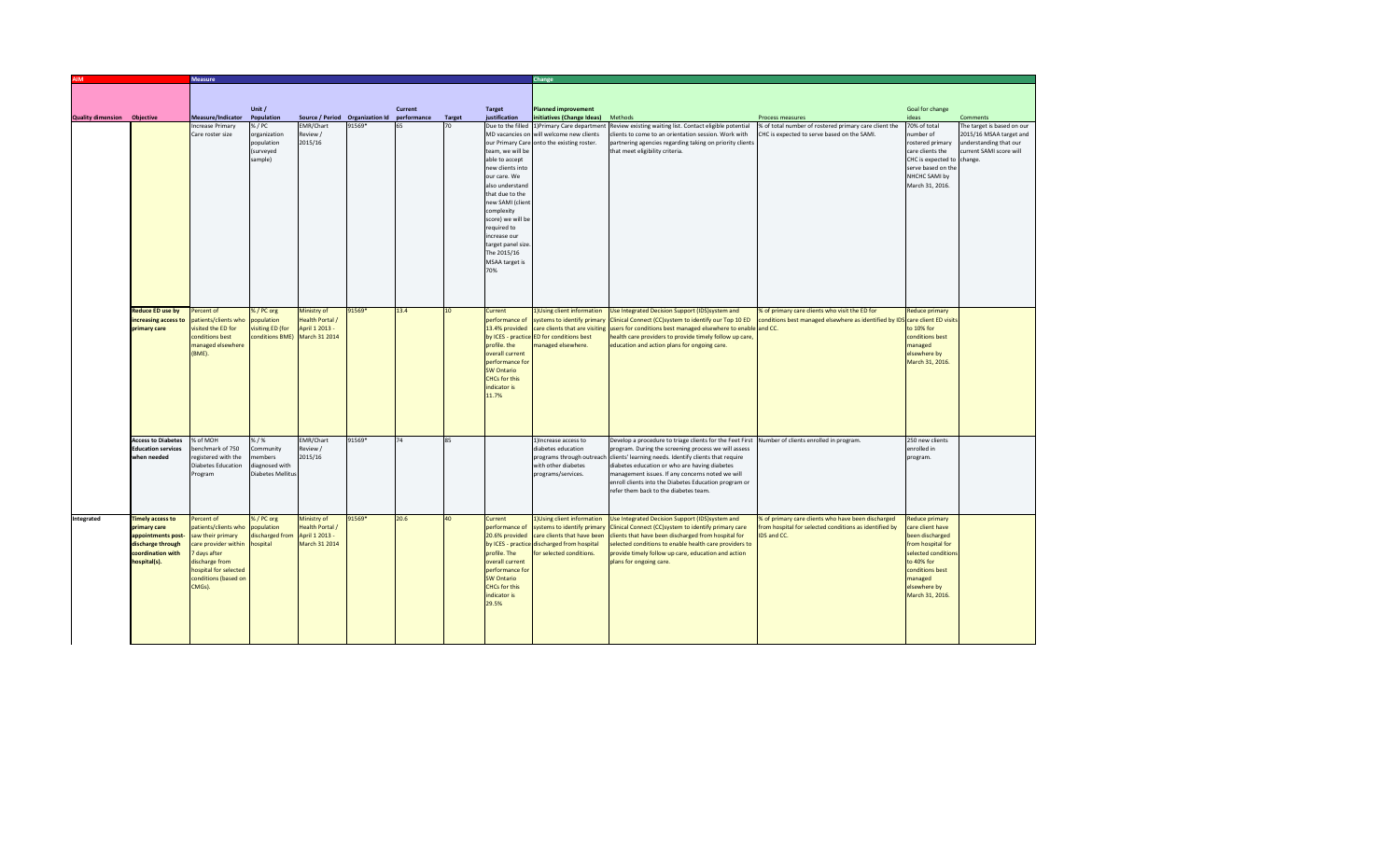| <b>Measure</b>           |                                                                                                                                                                                    |                                                                                                                                                                                                                                                                                   |                                                               |                                                                   |                                             |         |               | Change                                                                                                                                          |                                                                                                                                                                                                                                               |                                                                                                                                                                                                                                                                                                                                                                     |                                                                                                                                                                                    |                                                                                                                                                                                                      |          |  |
|--------------------------|------------------------------------------------------------------------------------------------------------------------------------------------------------------------------------|-----------------------------------------------------------------------------------------------------------------------------------------------------------------------------------------------------------------------------------------------------------------------------------|---------------------------------------------------------------|-------------------------------------------------------------------|---------------------------------------------|---------|---------------|-------------------------------------------------------------------------------------------------------------------------------------------------|-----------------------------------------------------------------------------------------------------------------------------------------------------------------------------------------------------------------------------------------------|---------------------------------------------------------------------------------------------------------------------------------------------------------------------------------------------------------------------------------------------------------------------------------------------------------------------------------------------------------------------|------------------------------------------------------------------------------------------------------------------------------------------------------------------------------------|------------------------------------------------------------------------------------------------------------------------------------------------------------------------------------------------------|----------|--|
|                          |                                                                                                                                                                                    |                                                                                                                                                                                                                                                                                   |                                                               |                                                                   |                                             |         |               |                                                                                                                                                 |                                                                                                                                                                                                                                               |                                                                                                                                                                                                                                                                                                                                                                     |                                                                                                                                                                                    |                                                                                                                                                                                                      |          |  |
|                          |                                                                                                                                                                                    |                                                                                                                                                                                                                                                                                   | Unit /                                                        |                                                                   |                                             | Current |               | <b>Target</b>                                                                                                                                   | <b>Planned improvement</b>                                                                                                                                                                                                                    |                                                                                                                                                                                                                                                                                                                                                                     |                                                                                                                                                                                    | Goal for change                                                                                                                                                                                      |          |  |
| <b>Quality dimension</b> | Objective                                                                                                                                                                          | Measure/Indicator                                                                                                                                                                                                                                                                 | Population                                                    |                                                                   | Source / Period Organization Id performance |         | <b>Target</b> | justification                                                                                                                                   | initiatives (Change Ideas) Methods                                                                                                                                                                                                            |                                                                                                                                                                                                                                                                                                                                                                     | Process measures                                                                                                                                                                   | ideas                                                                                                                                                                                                | Comments |  |
|                          | <b>Reduce unnecessary</b><br>hospital<br>readmissions                                                                                                                              | Percentage of acute<br>hospital inpatients<br>discharged with<br>selected CMGs that<br>are readmitted to<br>any acute inpatient<br>hospital for non-<br>elective patient care<br>within 30 days of the<br>discharge for index<br>admission, by<br>primary care practice<br>model. | % / PC org<br>opulation<br>discharged from<br><b>nospital</b> | Ministry of<br>Health Portal /<br>April 1 2013 -<br>March 31 2014 | 91569*                                      |         |               | Current<br>performance is<br>4.9% provided<br>profile. the<br>overall current<br><b>SW Ontario</b><br><b>CHCs</b> for this<br>indicator is 6.2% | 1) Using client information<br>ystems to identify primary<br>care clients that have been<br>by ICES - practice readmitted to any acute<br>npatient hospital for non-<br>elective patient care within<br>performance for 30 days of discharge. | Use Integrated Decision Support (IDS) system and<br>Clinical Connect (CC)system to identify primary care<br>clients that have been readmitted to any acute<br>inpatient hospital for non-elective patient care within<br>30 days of discharge, to enable health care providers to<br>provide timely follow up care, education and action<br>plans for ongoing care. | % of primary care clients who have been readmitted to<br>any acute inpatient hospital for non-elective patient<br>care within 30 days of discharge as identified by IDS<br>and CC. | <b>Reduce primary</b><br>care client have<br>been readmitted<br>to any acute<br>inpatient hospital<br>for non-elective<br>patient care within<br>30 days of<br>discharge to 3% by<br>March 31, 2016. |          |  |
|                          | <b>Access to Caring for</b><br>my COPD Program                                                                                                                                     | Number of clients<br>that enroll in my<br>COPD program.                                                                                                                                                                                                                           | Counts / Clients<br>with COPD                                 | EMR/Chart<br>Review /<br>2015/16                                  | 91569*                                      | 100     | 200           | The LHIN has<br>provided the<br>target of 200<br>clients for the<br>2015/16 year.                                                               | 1) Work with all referral<br>ources (hospitals,<br>specialists, primary care<br>agencies, community<br>agencies) to provide access<br>to individuals with COPD to<br>participate in the MyCOPD<br>program.                                    | Continued communication with referral sources to<br>ensure appropriate referrals to the MyCOPD program.<br>Continuing monitoring and communication with<br>referral sources to ensure referral process continues.                                                                                                                                                   | % individuals with COPD referrals from all referral<br>sources to participate in the MyCOPD program.                                                                               | 50% of individuals<br>referred<br>participate in the<br>MyCOPD program<br>by March 31,<br>2016.                                                                                                      |          |  |
| <b>Patient-centred</b>   | <b>Receiving and</b><br>utilizing feedback<br>regarding<br>patient/client<br>experience with the practitioner, they or<br>primary health care someone else in the<br>organization. | Percent of patients<br>who stated that<br>when they see the<br>doctor or nurse<br>office (always/often)<br>give them an<br>opportunity to ask<br>questions about<br>recommended<br>treatment.                                                                                     | %/PC<br>organization<br>population<br>(surveyed<br>sample)    | In-house survey / 91569*<br>April 1 2014 -<br>March 31 2015       |                                             | 86.17   | 85            | <b>Current results</b><br>indicate clients<br>are satisfied with<br>the opportunity<br>to ask question<br>about<br>recommended<br>treatment.    | L)Provide opportunities for<br>nput regarding client<br>experience.                                                                                                                                                                           | Provide multiple opportunities for clients to provide<br>eedback on an ongoing basis (annual client survey,<br>uggestion boxes, website)                                                                                                                                                                                                                            | 6 increase in client experience satisfaction.                                                                                                                                      | 85% satisfaction of<br>espondents<br>regarding having<br>the opportunity to<br>ask questions<br>about<br>recommended<br>treatment.                                                                   |          |  |
|                          |                                                                                                                                                                                    | Percent of patients<br>who stated that<br>when they see the<br>doctor or nurse<br>practitioner, they or<br>someone else in the<br>office (always/often)<br>involve them as<br>much as they want to<br>be in decisions about<br>their care and<br>treatment.                       | %/PC<br>organization<br>population<br>surveyed<br>sample)     | In-house survey / 91569*<br>April 1 2014 -<br>March 31 2015       |                                             | 94.38   |               | <b>Current results</b><br>indicate clients<br>are satisfied with<br>the involvement<br>in decisions<br>regarding care<br>and treatment.         | put regarding client<br>experience.                                                                                                                                                                                                           | 1) Provide opportunities for Provide multiple opportunities for clients to provide<br>eedback on an ongoing basis (annual client survey,<br>uggestion boxes, website).                                                                                                                                                                                              | % increase in client experience satisfaction.                                                                                                                                      | 85% satisfaction of<br>espondents<br>egarding client<br>nvolvement in<br>decisions about<br>care and<br>treatment.                                                                                   |          |  |
|                          |                                                                                                                                                                                    | Percent of patients<br>who stated that<br>when they see the<br>doctor or nurse<br>practitioner, they or<br>someone else in the<br>office (always/often)<br>spend enough time<br>with them.                                                                                        | %/PC<br>organization<br>population<br>surveyed<br>sample)     | In-house survey / 91569*<br>April 1 2014 -<br>March 31 2015       |                                             | 90.43   | 85            | <b>Current results</b><br>indicated clients<br>are satisfied with experience.<br>health care<br>providers<br>spending enougl<br>time with them  | L)Provide opportunities for<br>nput regarding client                                                                                                                                                                                          | Provide multiple opportunities for clients to provide<br>eedback on an ongoing basis (annual client survey,<br>suggestion boxes, website)                                                                                                                                                                                                                           | increase in client experience satisfaction.                                                                                                                                        | 85% of<br>respondents<br>regarding<br>providers spending<br>enough time with<br>hem.                                                                                                                 |          |  |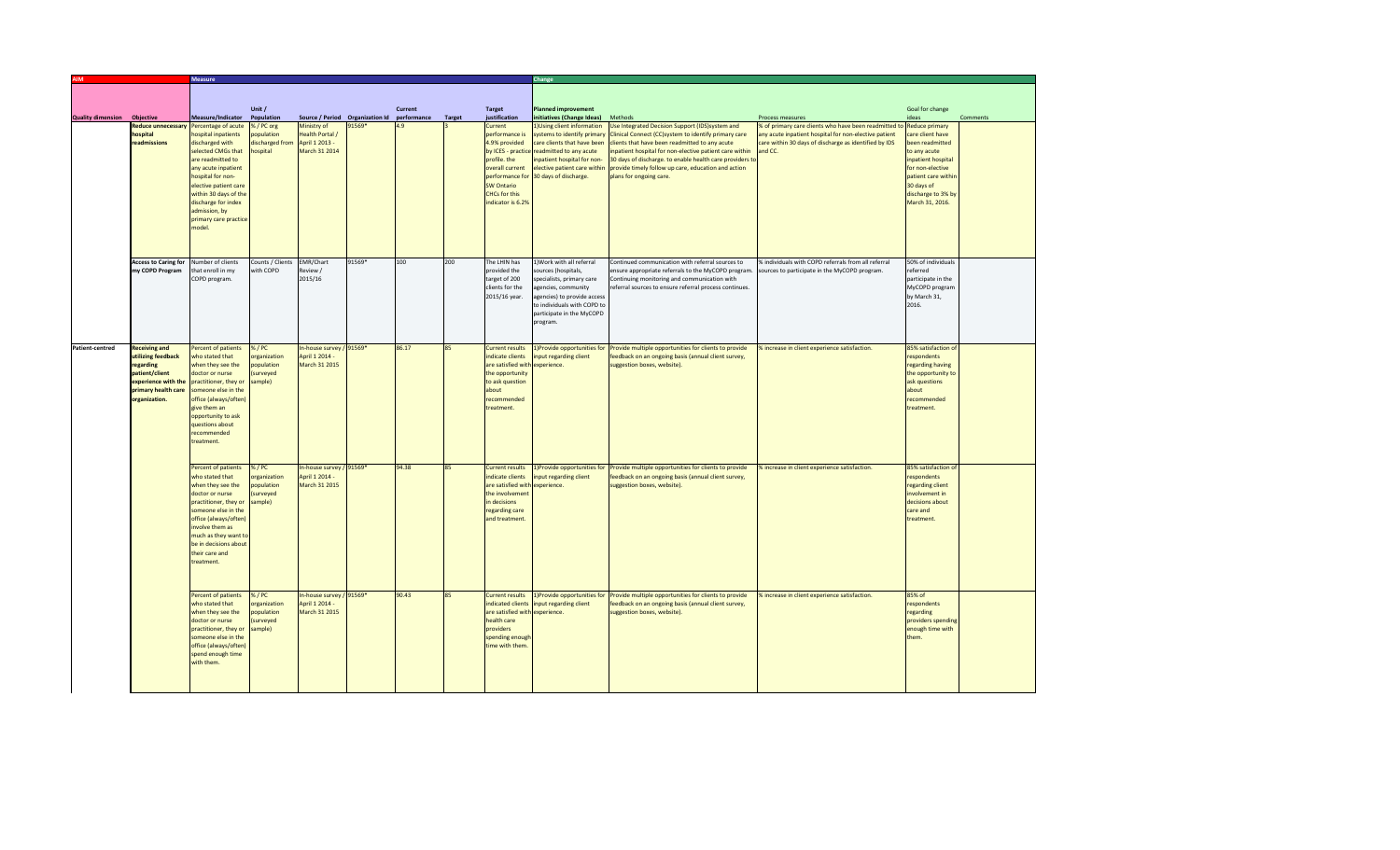|                          |                                                | <b>Measure</b>                                           |                          |                         |                                             |         |        |                                      |                                                      |                                                                                                                                               |                                                                                                  |                                        |          |  |
|--------------------------|------------------------------------------------|----------------------------------------------------------|--------------------------|-------------------------|---------------------------------------------|---------|--------|--------------------------------------|------------------------------------------------------|-----------------------------------------------------------------------------------------------------------------------------------------------|--------------------------------------------------------------------------------------------------|----------------------------------------|----------|--|
|                          |                                                |                                                          |                          |                         |                                             |         |        |                                      |                                                      |                                                                                                                                               |                                                                                                  |                                        |          |  |
|                          |                                                |                                                          |                          |                         |                                             |         |        |                                      |                                                      |                                                                                                                                               |                                                                                                  |                                        |          |  |
|                          |                                                |                                                          | Unit /                   |                         |                                             | Current |        | <b>Target</b>                        | <b>Planned improvement</b>                           |                                                                                                                                               |                                                                                                  | Goal for change                        |          |  |
| <b>Quality dimension</b> | Objective                                      | Measure/Indicator Population                             |                          |                         | Source / Period Organization Id performance |         | Target | justification                        | itiatives (Change Ideas) Methods                     |                                                                                                                                               | Process measures                                                                                 | ideas                                  | Comments |  |
|                          | <b>Engage NHCHC to</b><br>participate in Self- | % of NHCHC clients<br>that are participating             | % / Clients              | EMR/Chart<br>Review /   | 91569*                                      |         |        | Want to provide<br>a basket of self- | 1) Engage clients in a variety<br>of self-management | Keep clients informed and engaged in the various self-<br>anagement initiatives offered by the Health Centre                                  | Number of clients who participate in self-management<br>nitiatives.                              | 1000 clients<br>participate in at      |          |  |
|                          | management                                     | in a self-manageme                                       |                          | 2015/16                 |                                             |         |        | management                           | itiatives that are client                            | ounselling, behaviour modification programs, goal-                                                                                            |                                                                                                  | least one self-                        |          |  |
|                          | initiatives                                    | initiative                                               |                          |                         |                                             |         |        | tools to suitable                    | specific.                                            | etting, collaborative care passports/plans.                                                                                                   |                                                                                                  | management                             |          |  |
|                          |                                                |                                                          |                          |                         |                                             |         |        | clients through                      |                                                      |                                                                                                                                               |                                                                                                  | initiative by March                    |          |  |
|                          |                                                |                                                          |                          |                         |                                             |         |        | variety of                           |                                                      |                                                                                                                                               |                                                                                                  | 31, 2016.                              |          |  |
|                          |                                                |                                                          |                          |                         |                                             |         |        | interventions -                      |                                                      |                                                                                                                                               |                                                                                                  |                                        |          |  |
|                          |                                                |                                                          |                          |                         |                                             |         |        | group toolkit                        |                                                      |                                                                                                                                               |                                                                                                  |                                        |          |  |
|                          |                                                |                                                          |                          |                         |                                             |         |        | programs, care<br>passports, goal    |                                                      |                                                                                                                                               |                                                                                                  |                                        |          |  |
|                          |                                                |                                                          |                          |                         |                                             |         |        | setting coaching                     |                                                      |                                                                                                                                               |                                                                                                  |                                        |          |  |
|                          |                                                |                                                          |                          |                         |                                             |         |        |                                      |                                                      |                                                                                                                                               |                                                                                                  |                                        |          |  |
|                          |                                                |                                                          |                          |                         |                                             |         |        |                                      |                                                      |                                                                                                                                               |                                                                                                  |                                        |          |  |
|                          |                                                |                                                          |                          |                         |                                             |         |        |                                      |                                                      |                                                                                                                                               |                                                                                                  |                                        |          |  |
|                          |                                                |                                                          |                          |                         |                                             |         |        |                                      |                                                      |                                                                                                                                               |                                                                                                  |                                        |          |  |
|                          |                                                |                                                          |                          |                         |                                             |         |        |                                      |                                                      |                                                                                                                                               |                                                                                                  |                                        |          |  |
| <b>Population health</b> | <b>Reduce Cancer</b>                           | ercent of eligible                                       | $%$ /PC                  | <b>EMR/Chart</b>        | 91569*                                      | 56      | 50     | Current                              |                                                      | Reach out to primary care In partnership with the Ontario Breast Screening                                                                    | 6 of eligible primary care clients are contacted to                                              | 90% of all eligible                    |          |  |
|                          | mortality through<br>regular screening.        | atients/clients who<br>are up-to-date in                 | rganization<br>opulation | teview / n/a            |                                             |         |        | performance is<br>56% according      | ients who are eligible to                            | rogram, all eligible clients will receive invitations to<br>ceive screening for breast begin screening, as well as reninders for re-screening | articipate in cancer screening opportunities.                                                    | lients will be<br>contacted to         |          |  |
|                          |                                                | screening for breast                                     | eligible for             |                         |                                             |         |        | to MSAA report                       | ancer.                                               | via mail. We will also utilize the EMR system to                                                                                              |                                                                                                  | participate in                         |          |  |
|                          |                                                | rancer.                                                  | screening                |                         |                                             |         |        | from EMR data.                       |                                                      | generate a list of elible clietns to ensure that follow up                                                                                    |                                                                                                  | cancer screening                       |          |  |
|                          |                                                |                                                          |                          |                         |                                             |         |        | <b>MSAA target for</b>               |                                                      | communication is made in appropriate languages to                                                                                             |                                                                                                  | opportunities by                       |          |  |
|                          |                                                |                                                          |                          |                         |                                             |         |        | 2015/16 is 50%                       |                                                      | ensure that they are made aware of the opportunity to                                                                                         |                                                                                                  | March 31, 2016.                        |          |  |
|                          |                                                |                                                          |                          |                         |                                             |         |        |                                      |                                                      | be screened. Post client education material in waiting                                                                                        |                                                                                                  |                                        |          |  |
|                          |                                                |                                                          |                          |                         |                                             |         |        |                                      |                                                      | ooms at health Centre regarding cancer screening                                                                                              |                                                                                                  |                                        |          |  |
|                          |                                                |                                                          |                          |                         |                                             |         |        |                                      |                                                      | enefits and availability.                                                                                                                     |                                                                                                  |                                        |          |  |
|                          |                                                |                                                          |                          |                         |                                             |         |        |                                      |                                                      |                                                                                                                                               |                                                                                                  |                                        |          |  |
|                          |                                                |                                                          |                          |                         |                                             |         |        |                                      |                                                      |                                                                                                                                               |                                                                                                  |                                        |          |  |
|                          |                                                | Percent of eligible<br>atients/clients who               | % / PC<br>rganization    | MR/Chart<br>eview / n/a | 91569*                                      | 92      |        | Current<br>erformance is             | ients who are eligible to                            | Reach out to primary care Utilize the EMR system to generate a list of eligible<br>primary care clients and ensure that communication is      | % of primary care clients that are contacted to<br>articipate in cancer screening opportunities. | 90% of all eligible<br>lients will be  |          |  |
|                          |                                                | are up-to-date in                                        | opulation                |                         |                                             |         |        | 92% according                        | eceive screening for                                 | made in appropriate languages to ensure that they are                                                                                         |                                                                                                  | contacted to                           |          |  |
|                          |                                                | screening for                                            | eligible for             |                         |                                             |         |        | to MSAA report                       | plorectal cancer.                                    | made aware of the opportunity to be screened. Post                                                                                            |                                                                                                  | participate in                         |          |  |
|                          |                                                | colorectal cancer.                                       | screening                |                         |                                             |         |        | from EMR data.                       |                                                      | client education material in the waiting rooms at                                                                                             |                                                                                                  | cancer screening                       |          |  |
|                          |                                                |                                                          |                          |                         |                                             |         |        | <b>MSAA target for</b>               |                                                      | Health Centre regarding cancer screening benefits and                                                                                         |                                                                                                  | opportunities by                       |          |  |
|                          |                                                |                                                          |                          |                         |                                             |         |        | 2015/16 is 70%                       |                                                      | availability.                                                                                                                                 |                                                                                                  | March 31, 2016.                        |          |  |
|                          |                                                |                                                          |                          |                         |                                             |         |        |                                      |                                                      |                                                                                                                                               |                                                                                                  |                                        |          |  |
|                          |                                                |                                                          |                          |                         |                                             |         |        |                                      |                                                      |                                                                                                                                               |                                                                                                  |                                        |          |  |
|                          |                                                |                                                          |                          |                         |                                             |         |        |                                      |                                                      |                                                                                                                                               |                                                                                                  |                                        |          |  |
|                          |                                                | ercent of eligible                                       | %/PC                     | <b>EMR/Chart</b>        | 91569*                                      |         | m      | Current                              |                                                      | Reach out to primary care Utilize the EMR system to generate a list of eligible                                                               | % of primary care clients that are contacted to                                                  | 90% of all eligible                    |          |  |
|                          |                                                | atients/clients who                                      | organization             | teview / n/a            |                                             |         |        | performance is                       | lients who are eligible to                           | rimary care clients and ensure that communication is                                                                                          | articipate in cancer screening opportunities.                                                    | rimary care                            |          |  |
|                          |                                                | are up-to-date in<br>screening for cervical eligible for | population               |                         |                                             |         |        | 61% according<br>to MSAA report      | eceive screening for<br>cervical cancer.             | made in appropriate languages to ensure that they are<br>made aware of the opportunity to be screened. Post                                   |                                                                                                  | lients will be<br>contacted to         |          |  |
|                          |                                                | ancer.                                                   | screening                |                         |                                             |         |        | from EMR data.                       |                                                      | client education material in the waiting rooms at                                                                                             |                                                                                                  | participate in                         |          |  |
|                          |                                                |                                                          |                          |                         |                                             |         |        | <b>MSAA target for</b>               |                                                      | Health Centre regarding cancer screening benefits and                                                                                         |                                                                                                  | cancer screening                       |          |  |
|                          |                                                |                                                          |                          |                         |                                             |         |        | 2015/16 is 70%                       |                                                      | availability.                                                                                                                                 |                                                                                                  | opportunities by                       |          |  |
|                          |                                                |                                                          |                          |                         |                                             |         |        |                                      |                                                      |                                                                                                                                               |                                                                                                  | march 31, 2016.                        |          |  |
|                          |                                                |                                                          |                          |                         |                                             |         |        |                                      |                                                      |                                                                                                                                               |                                                                                                  |                                        |          |  |
|                          |                                                |                                                          |                          |                         |                                             |         |        |                                      |                                                      |                                                                                                                                               |                                                                                                  |                                        |          |  |
|                          | Increae opportunity                            | % of clients                                             | % / Clients              | <b>EMR/Chart</b>        | 91569*                                      |         | 90     | Current                              |                                                      | 1) Ensure eligible clients are All clinical staff participate in EMR refresher training.                                                      | 6 clients diagnosed with diabetes who receive inter-                                             | 90% of clients                         |          |  |
|                          | for prevention or                              | liagnosed with                                           | diagnosed with           | Review /                |                                             |         |        | erformance is                        | lentified, inter-                                    | ligible clients flagged in EMR and notified to attend                                                                                         | rofessional diabetes care at NHCHC                                                               | diagnosed with                         |          |  |
|                          | early detection of                             | diabetes who receive                                     | diabetes mellitus        | 2015/16                 |                                             |         |        | 96% according                        | professional referrals are                           | liabetes care services. Diabetes Nurse Educators to                                                                                           |                                                                                                  | diabetes who                           |          |  |
|                          | diabetes-related                               | internrofessional                                        |                          |                         |                                             |         |        | to MSAA report                       | made and health care staff                           | coordinate process.                                                                                                                           |                                                                                                  | receive inter-                         |          |  |
|                          | problems by                                    | diabetes care at                                         |                          |                         |                                             |         |        | from EMR data.                       | are competent at                                     |                                                                                                                                               |                                                                                                  | professional                           |          |  |
|                          | increasing                                     | NHCHC.                                                   |                          |                         |                                             |         |        | MSAA target for                      | ncountering procedures<br>provided.                  |                                                                                                                                               |                                                                                                  | diabetes care at                       |          |  |
|                          | interprofessional<br>diabetes care             |                                                          |                          |                         |                                             |         |        | 2015/16 is 90%.                      |                                                      |                                                                                                                                               |                                                                                                  | NHCHC by March<br>31.2016.             |          |  |
|                          |                                                |                                                          |                          |                         |                                             |         |        |                                      |                                                      |                                                                                                                                               |                                                                                                  |                                        |          |  |
|                          |                                                |                                                          |                          |                         |                                             |         |        |                                      |                                                      |                                                                                                                                               |                                                                                                  |                                        |          |  |
|                          |                                                |                                                          |                          |                         |                                             |         |        |                                      |                                                      |                                                                                                                                               |                                                                                                  |                                        |          |  |
|                          | Increase opportunity % of clients              |                                                          | %1%                      | EMR/Chart               | 91569*                                      |         | ۹Ń     | Current                              | 1) Ensure eligible clients                           | All clinical staff participate in EMR refresher training.                                                                                     | % clients diagnosed with diabetes who receive annual                                             | 90% of clients                         |          |  |
|                          | for prevention or                              | liagnosed with                                           | Community                | Review /                |                                             |         |        | performance is                       | entified, Feet First                                 | Eligible clients flagged in EMR and notified to attend                                                                                        | oot exam at NHCHC.                                                                               | diagnosed with                         |          |  |
|                          | early detection of                             | diabetes who receive                                     | members                  | 2015/16                 |                                             |         |        | 95% according                        | referrals are made and                               | Feet First services. Diabetes Nurse Educators to                                                                                              |                                                                                                  | diabetes who                           |          |  |
|                          | diabetes related<br>problems by                | annual foot exam at Idiagnosed with<br>NHCHC.            | <b>Diabetes Mellitu</b>  |                         |                                             |         |        | o MSAA report<br>rom EMR data.       | health care staff are                                | coordinate process.                                                                                                                           |                                                                                                  | receive annual foo<br>exam at NHCHC by |          |  |
|                          | increasing rate of                             |                                                          |                          |                         |                                             |         |        | MSAA target for                      | ompetent at encountering<br>rocedures provided.      |                                                                                                                                               |                                                                                                  | March 31, 2016.                        |          |  |
|                          | nnual foot exam.                               |                                                          |                          |                         |                                             |         |        | 2015/16 is 90%                       |                                                      |                                                                                                                                               |                                                                                                  |                                        |          |  |
|                          |                                                |                                                          |                          |                         |                                             |         |        |                                      |                                                      |                                                                                                                                               |                                                                                                  |                                        |          |  |
|                          |                                                |                                                          |                          |                         |                                             |         |        |                                      |                                                      |                                                                                                                                               |                                                                                                  |                                        |          |  |
|                          |                                                |                                                          |                          |                         |                                             |         |        |                                      |                                                      |                                                                                                                                               |                                                                                                  |                                        |          |  |